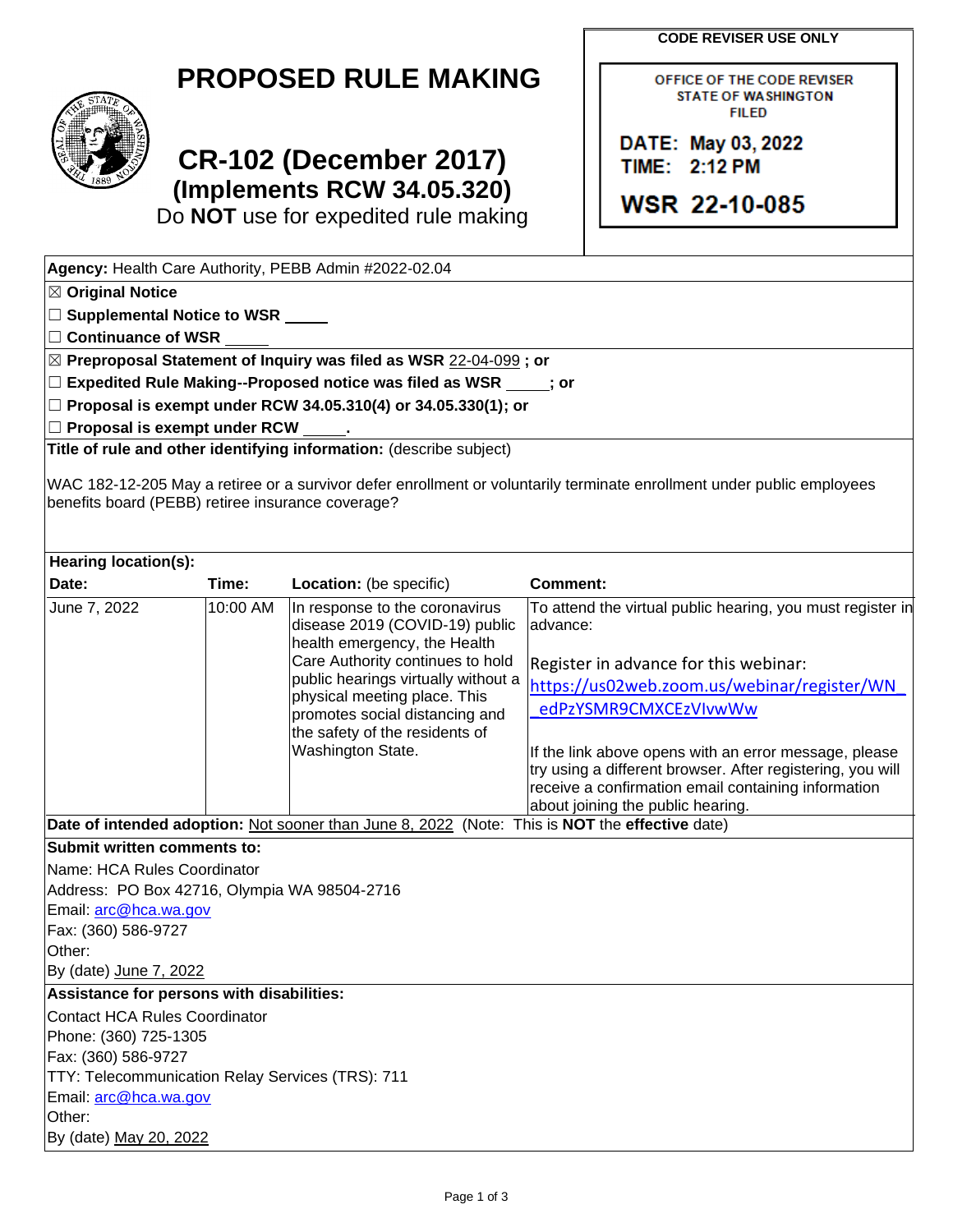| Purpose of the proposal and its anticipated effects, including any changes in existing rules: The purpose of this<br>proposal is to implement policy resolutions to support the Public Employees Benefits Board (PEBB) Program:                                                                                           |                                                     |                                                                                                               |                                                              |  |  |  |
|---------------------------------------------------------------------------------------------------------------------------------------------------------------------------------------------------------------------------------------------------------------------------------------------------------------------------|-----------------------------------------------------|---------------------------------------------------------------------------------------------------------------|--------------------------------------------------------------|--|--|--|
| Amended WAC 182-12-205 to implement Policy Resolution PEBB 2022-03 Medicare Advantage Prescription Drug<br>$\bullet$<br>(MA-PD) plan enrollment during the gap months and Policy Resolution PEBB 2022-04 Deferring PEBB retiree<br>insurance coverage when the subscriber becomes eligible for the employer contribution. |                                                     |                                                                                                               |                                                              |  |  |  |
|                                                                                                                                                                                                                                                                                                                           | Reasons supporting proposal: See purpose statement. |                                                                                                               |                                                              |  |  |  |
|                                                                                                                                                                                                                                                                                                                           |                                                     |                                                                                                               |                                                              |  |  |  |
|                                                                                                                                                                                                                                                                                                                           |                                                     | Statutory authority for adoption: RCW 41.05.021, 41.05.160, Policy Resolutions PEBB 2022-03 and PEBB 2022-04. |                                                              |  |  |  |
|                                                                                                                                                                                                                                                                                                                           | Statute being implemented: RCW 41.05.021, 41.05.160 |                                                                                                               |                                                              |  |  |  |
| Is rule necessary because of a:                                                                                                                                                                                                                                                                                           |                                                     |                                                                                                               |                                                              |  |  |  |
| Federal Law?                                                                                                                                                                                                                                                                                                              |                                                     |                                                                                                               | $\Box$ Yes<br>$\boxtimes$ No                                 |  |  |  |
| <b>State Court Decision?</b>                                                                                                                                                                                                                                                                                              | <b>Federal Court Decision?</b>                      |                                                                                                               | $\Box$ Yes<br>$\boxtimes$ No<br>$\boxtimes$ No<br>$\Box$ Yes |  |  |  |
| If yes, CITATION:                                                                                                                                                                                                                                                                                                         |                                                     |                                                                                                               |                                                              |  |  |  |
|                                                                                                                                                                                                                                                                                                                           |                                                     | Name of proponent: (person or organization) Health Care Authority                                             | $\Box$ Private<br>$\Box$ Public                              |  |  |  |
|                                                                                                                                                                                                                                                                                                                           |                                                     |                                                                                                               | $\boxtimes$ Governmental                                     |  |  |  |
|                                                                                                                                                                                                                                                                                                                           | Name of agency personnel responsible for:           |                                                                                                               |                                                              |  |  |  |
|                                                                                                                                                                                                                                                                                                                           | Name                                                | <b>Office Location</b>                                                                                        | Phone                                                        |  |  |  |
| Drafting:                                                                                                                                                                                                                                                                                                                 | Stella Ng                                           | PO Box 42716, Olympia WA 98504-2716                                                                           | 360-725-0883                                                 |  |  |  |
| Implementation:                                                                                                                                                                                                                                                                                                           | <b>Barbara Scott</b>                                | PO Box 42716, Olympia WA 98504-2716                                                                           | 360-725-0830                                                 |  |  |  |
| Enforcement:                                                                                                                                                                                                                                                                                                              | Jean Bui                                            | PO Box 42716, Olympia WA 98504-2716                                                                           | 360-725-1858                                                 |  |  |  |
| Is a school district fiscal impact statement required under RCW 28A.305.135?<br>$\Box$ Yes<br>$\boxtimes$ No<br>If yes, insert statement here:                                                                                                                                                                            |                                                     |                                                                                                               |                                                              |  |  |  |
| Name:<br>Address:                                                                                                                                                                                                                                                                                                         |                                                     | The public may obtain a copy of the school district fiscal impact statement by contacting:                    |                                                              |  |  |  |
| Phone:                                                                                                                                                                                                                                                                                                                    |                                                     |                                                                                                               |                                                              |  |  |  |
| Fax:                                                                                                                                                                                                                                                                                                                      |                                                     |                                                                                                               |                                                              |  |  |  |
| TTY:<br>Email:                                                                                                                                                                                                                                                                                                            |                                                     |                                                                                                               |                                                              |  |  |  |
| Other:                                                                                                                                                                                                                                                                                                                    |                                                     |                                                                                                               |                                                              |  |  |  |
| Is a cost-benefit analysis required under RCW 34.05.328?                                                                                                                                                                                                                                                                  |                                                     |                                                                                                               |                                                              |  |  |  |
| $\Box$ Yes: A preliminary cost-benefit analysis may be obtained by contacting:                                                                                                                                                                                                                                            |                                                     |                                                                                                               |                                                              |  |  |  |
| Name:                                                                                                                                                                                                                                                                                                                     |                                                     |                                                                                                               |                                                              |  |  |  |
| Address:                                                                                                                                                                                                                                                                                                                  |                                                     |                                                                                                               |                                                              |  |  |  |
| Phone:                                                                                                                                                                                                                                                                                                                    |                                                     |                                                                                                               |                                                              |  |  |  |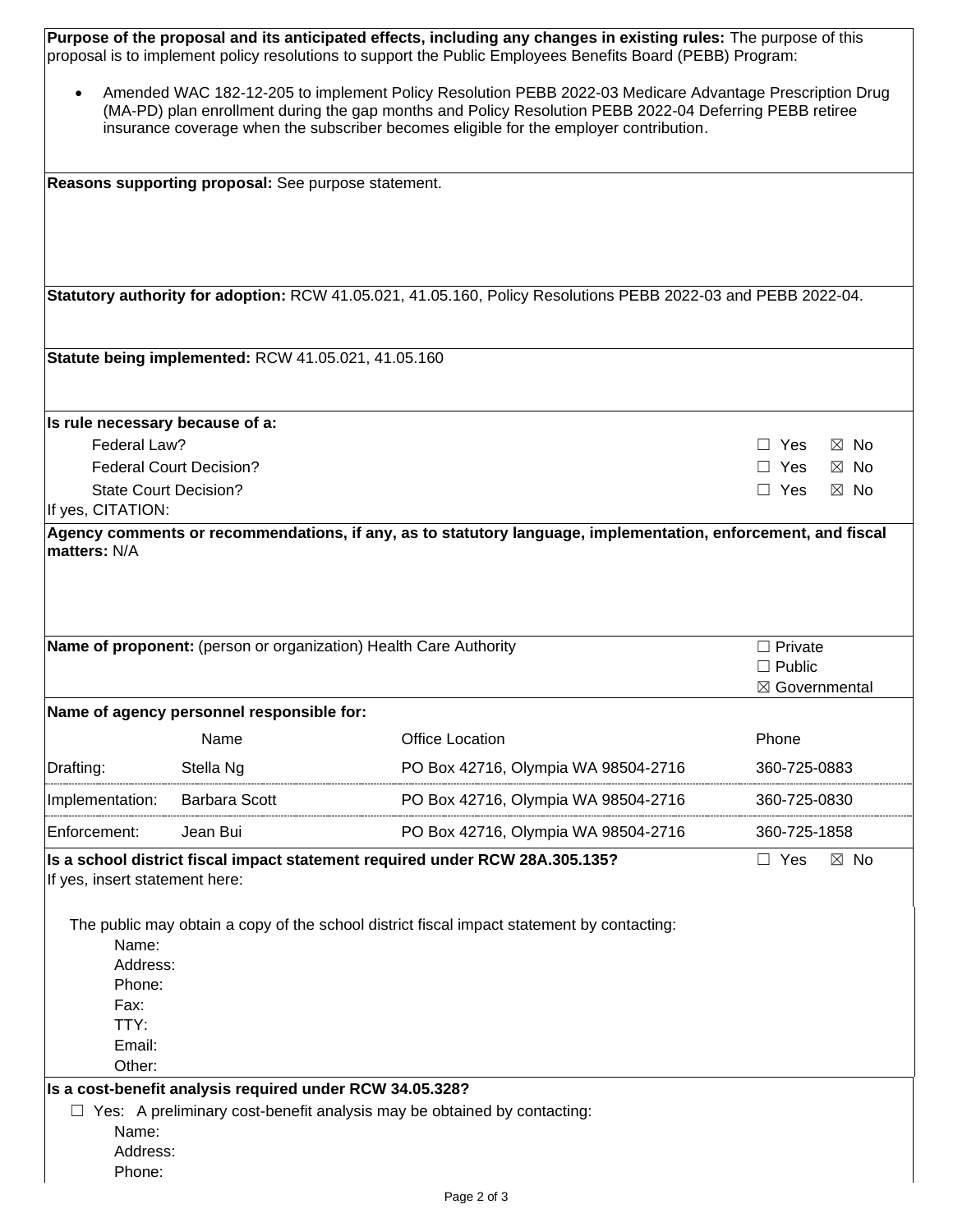TTY:

Email:

Other:

 $\boxtimes$  No: Please explain: RCW 34.05.328 does not apply to Health Care Authority rules unless requested by the Joint Administrative Rules Review Committee or applied voluntarily.

## **Regulatory Fairness Act Cost Considerations for a Small Business Economic Impact Statement:**

This rule proposal, or portions of the proposal, **may be exempt** from requirements of the Regulatory Fairness Act (see chapter 19.85 RCW). Please check the box for any applicable exemption(s):

 $\Box$  This rule proposal, or portions of the proposal, is exempt under RCW 19.85.061 because this rule making is being adopted solely to conform and/or comply with federal statute or regulations. Please cite the specific federal statute or regulation this rule is being adopted to conform or comply with, and describe the consequences to the state if the rule is not adopted.

Citation and description:

 $\Box$  This rule proposal, or portions of the proposal, is exempt because the agency has completed the pilot rule process defined by RCW 34.05.313 before filing the notice of this proposed rule.

 $\Box$  This rule proposal, or portions of the proposal, is exempt under the provisions of RCW 15.65.570(2) because it was adopted by a referendum.

 $\Box$  This rule proposal, or portions of the proposal, is exempt under RCW 19.85.025(3). Check all that apply:

| RCW 34.05.310 (4)(b)             | RCW 34.05.310 (4)(e)                                               |
|----------------------------------|--------------------------------------------------------------------|
| (Internal government operations) | (Dictated by statute)                                              |
| RCW 34.05.310 (4)(c)             | RCW 34.05.310 (4)(f)                                               |
| (Incorporation by reference)     | (Set or adjust fees)                                               |
| RCW 34.05.310 (4)(d)             | RCW 34.05.310 (4)(g)                                               |
| (Correct or clarify language)    | (i) Relating to agency hearings; or (ii) process                   |
|                                  | requirements for applying to an agency for a license<br>or permit) |

 $\Box$  This rule proposal, or portions of the proposal, is exempt under RCW

Explanation of exemptions, if necessary:

## **COMPLETE THIS SECTION ONLY IF NO EXEMPTION APPLIES**

If the proposed rule is **not exempt**, does it impose more-than-minor costs (as defined by RCW 19.85.020(2)) on businesses?

 $\boxtimes$  No Briefly summarize the agency's analysis showing how costs were calculated. These rules do not apply to small businesses.

 $\Box$  Yes Calculations show the rule proposal likely imposes more-than-minor cost to businesses, and a small business economic impact statement is required. Insert statement here:

The public may obtain a copy of the small business economic impact statement or the detailed cost calculations by contacting:

Name: Address: Phone: Fax: TTY: Email: Other:

| <b>Date:</b> May 3, 2022            | Signature:     |
|-------------------------------------|----------------|
| <b>Name: Wendy Barcus</b>           | would<br>VUUNU |
| <b>Title: HCA Rules Coordinator</b> |                |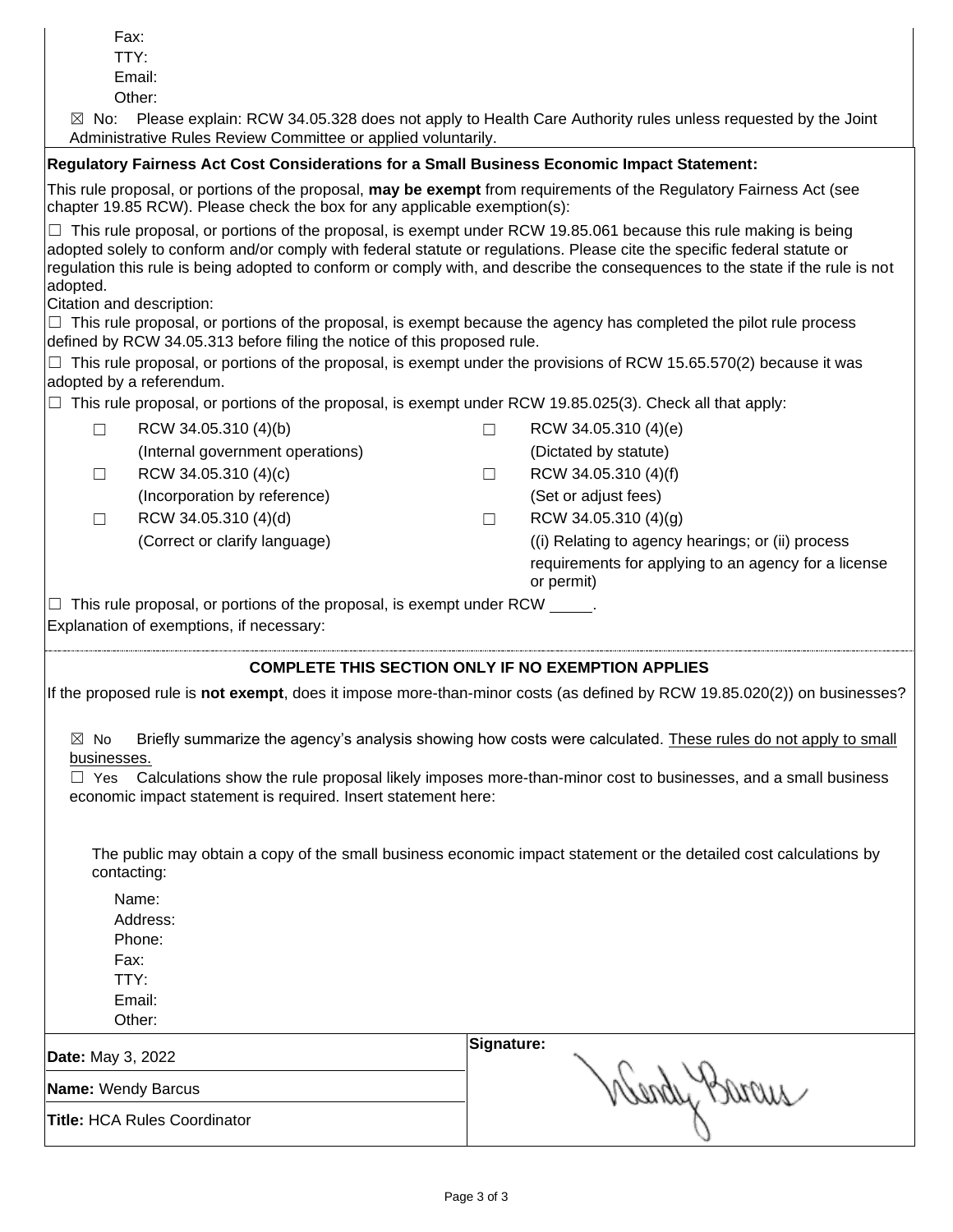AMENDATORY SECTION (Amending WSR 21-13-104, filed 6/18/21, effective 1/1/22)

**WAC 182-12-205 May a retiree or a survivor defer enrollment or voluntarily terminate enrollment under public employees benefits board (PEBB) retiree insurance coverage?** (1) The following individuals may defer enrollment in public employees benefits board (PEBB) retiree insurance coverage:

(a) A retiring employee or a retiring school employee;

(b) A dependent becoming eligible as a survivor; or

(c) A retiree or a survivor enrolled in PEBB retiree insurance coverage.

(2) A subscriber described in subsection (1) of this section who defers enrollment in PEBB retiree insurance coverage also defers enrollment for all eligible dependents, except as described in subsection (3)(c) of this section.

(3) A subscriber described in subsection (1) of this section who chooses to defer enrollment in PEBB retiree insurance coverage must maintain continuous enrollment in one or more qualifying coverages as described in this subsection or WAC  $182-12-200$ . A gap of ((thirtyone)) 31 days or less is allowed between the date PEBB retiree insurance coverage is deferred and the start date of a qualifying coverage, and between each period of enrollment in qualifying coverages during the deferral period. A subscriber who chooses to defer enrollment, defers enrollment in PEBB medical and PEBB dental. A subscriber must be enrolled in PEBB medical to enroll in PEBB dental. A retiree may only defer enrollment in PEBB retiree term life insurance as described in WAC 182-12-209 (3)(b).

(a) Beginning January 1, 2001, enrollment in PEBB retiree insurance coverage may be deferred when the subscriber is enrolled in employer-based group medical as an employee or the dependent of an employee, or such medical insurance continued under Consolidated Omnibus Budget Reconciliation Act (COBRA) coverage or continuation coverage.

(b) Beginning January 1, 2001, enrollment in PEBB retiree insurance coverage may be deferred when the subscriber is enrolled as a retiree or the dependent of a retiree in a federal retiree medical plan.

(c) Beginning January 1, 2006, enrollment in PEBB retiree insurance coverage may be deferred when the subscriber is enrolled in medicare Parts A and B and a medicaid program that provides creditable coverage as defined in WAC 182-12-109. Dependents may continue their PEBB health plan enrollment if they meet PEBB eligibility criteria and are not eligible for creditable coverage under a medicaid program.

(d) Beginning January 1, 2014, subscribers who are not eligible for Parts A and B of medicare may defer enrollment in PEBB retiree insurance coverage when the subscriber is enrolled in exchange coverage.

(e) Beginning July 17, 2018, enrollment in PEBB retiree insurance coverage may be deferred when the subscriber is enrolled in the Civilian Health and Medical Program of the Department of Veterans Affairs (CHAMPVA).

(4) To defer enrollment in PEBB retiree insurance coverage, the required forms must be submitted to the PEBB program.

(a) For a retiring employee or a retiring school employee who meets the substantive eligibility requirements as described in WAC 182-12-171(2), enrollment will be deferred the first of the month following the date their employer-paid coverage, COBRA coverage, or continuation coverage ends. The forms must be received by the PEBB pro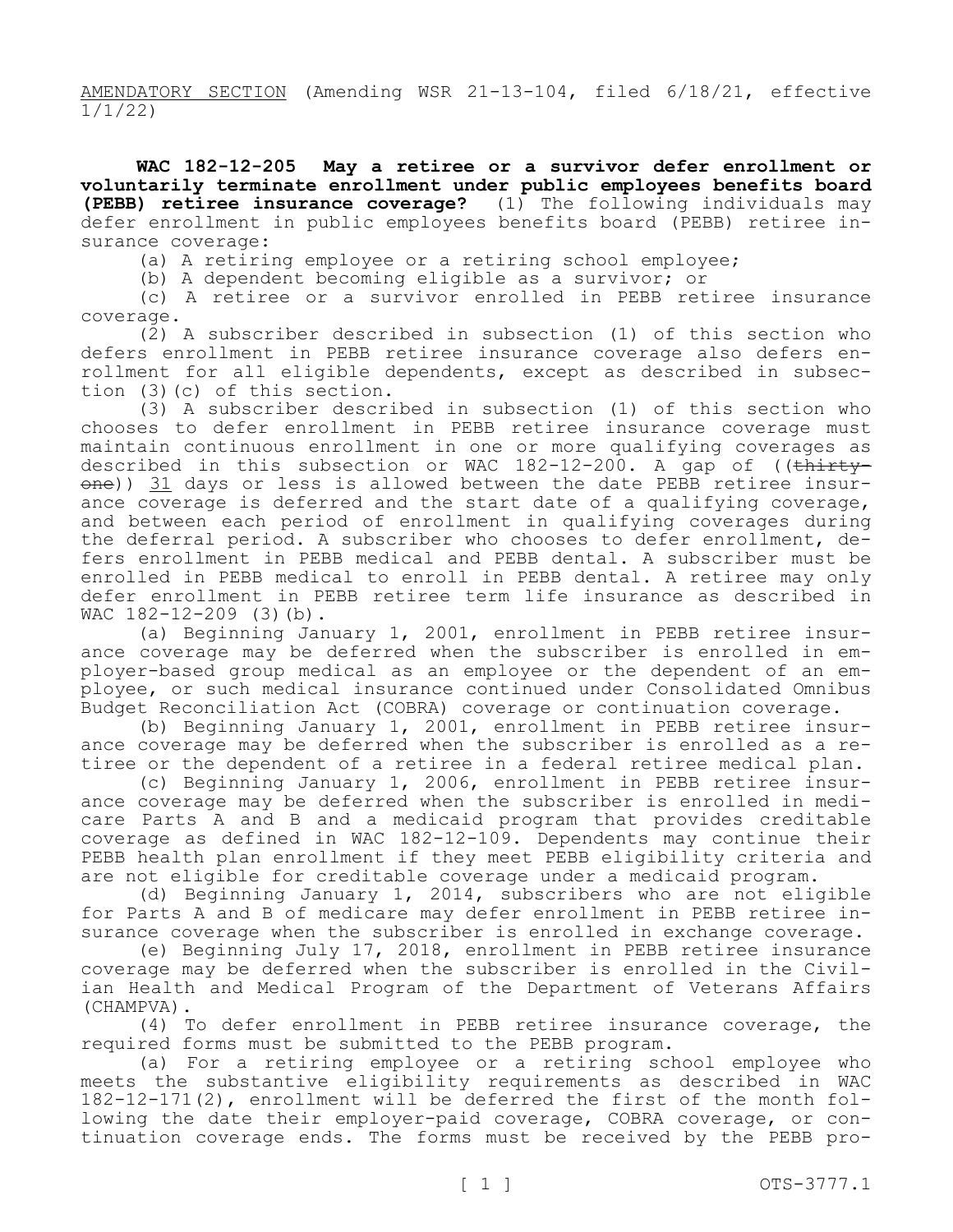gram no later than (( $\frac{1}{3}$ ) 60 days after the employer-paid coverage, COBRA coverage, or continuation coverage ends.

(b) For an official leaving public office who meets the requirements as described in WAC 182-12-180(1), enrollment will be deferred the first of the month following the date the official leaves public office. The forms must be received by the PEBB program no later than  $((s$ ixty)) 60 days after the official leaves public office.

(c) For an employee or a school employee determined to be retroactively eligible for disability retirement who meets the requirements as described in WAC  $182-12-211$  (1)(a) through (c), enrollment will be deferred as described in WAC 182-12-211 (2) or  $(3)$ . The forms and formal determination letter must be received by the PEBB program no later than ( $(s$ ixty)) 60 days after the date on the determination letter.

(d) For an eligible survivor, the dependent must meet the requirements described below and the forms must be received by the PEBB program within the time described:

(i) For a survivor of an employee or a school employee who meets the requirements as described in WAC  $182-12-265$  (1) or (3), enrollment will be deferred the first of the month following the later of the date of the employee's or the school employee's death or the date the survivor's PEBB insurance coverage, educational service district coverage, or school employees benefits board (SEBB) insurance coverage ends. The forms must be received by the PEBB program no later than  $((s$ ixty)) 60 days after the later of the date of the employee's or the school employee's death or the date the survivor's PEBB insurance coverage, educational service district coverage, or SEBB insurance coverage ends.

(ii) For a survivor of an official who meets the requirements as described in WAC 182-12-180(2), enrollment will be deferred the first of the month following the later of the date of the official's death or the date the survivor's PEBB insurance coverage ends. The forms must be received by the PEBB program no later than ((sixty)) 60 days after the later of the date of the official's death or the date the survivor's PEBB insurance coverage ends.

(iii) For a survivor of a retiree who meets the requirements as described in WAC 182-12-265(2), enrollment will be deferred the first of the month following the date of the retiree's death. The forms must be received by the PEBB program no later than  $((\text{sixty}))$  60 days after the retiree's death.

(iv) For a survivor of an emergency service personnel killed in the line of duty who meets the requirements as described in WAC 182-12-250, enrollment will be deferred the first of the month following the later of one of the events described in WAC 182-12-250 (5)(a) through (d). The forms must be received by the PEBB program no later than ((one hundred eighty)) 180 days after the later of one of the events described in WAC 182-12-250 (5)(a) through (d).

(e) For an enrolled retiree or survivor who submits the required forms to defer enrollment in PEBB retiree insurance coverage, enrollment will be deferred effective the first of the month following the date the required forms are received by the PEBB program. If the forms are received on the first day of the month, enrollment will be deferred effective that day.

**Exception:** When a subscriber or their dependent is enrolled in a medicare advantage plan  $(MA)$ , then enrollment in PEBB retiree insurance coverage will be deferred effective the first of the month following the date the ((medicare advantage)) MA plan disenrollment form is received.

(5) A retiree who meets substantive eligibility requirements in WAC 182-12-171(2) and whose employer-paid coverage, COBRA coverage, or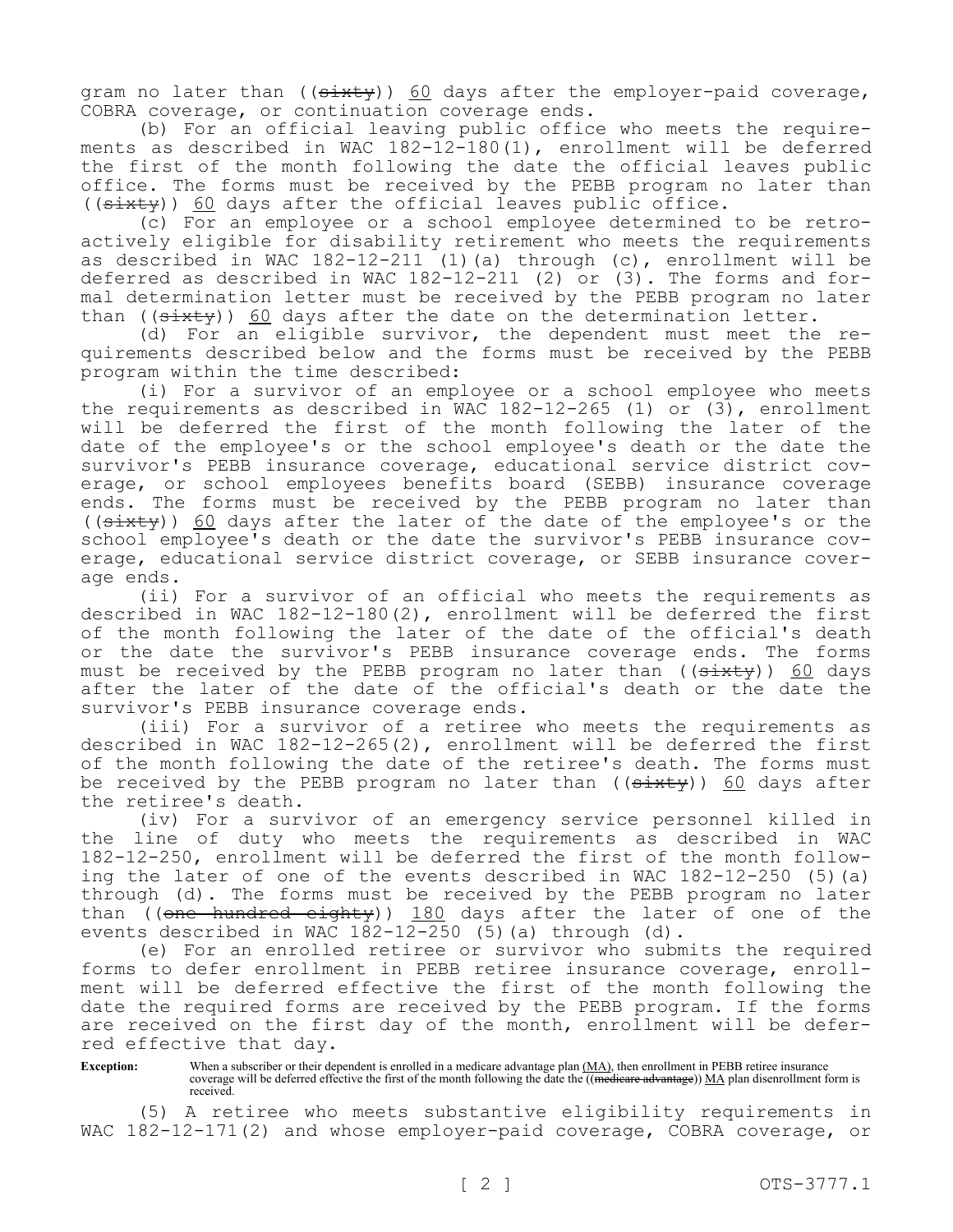continuation coverage ended between January 1, 2001, and December 31, 2001, was not required to have submitted the deferral form at that time, but must meet all procedural requirements as stated in this section, WAC 182-12-171, and 182-12-200.

(6) A subscriber described in subsection (1) of this section who defers enrollment while enrolled in qualifying coverage as described in subsection (3)(a) through (e) of this section may later enroll themselves and their dependents in a PEBB health plan by submitting the required forms as described below and evidence of continuous enrollment in one or more qualifying coverages as described in subsection (3)(a) through (e) of this section. A gap of (( $\text{thirty-one}$ )) 31 days or less is allowed between the date PEBB retiree insurance coverage is deferred and the start date of a qualifying coverage, and between each period of enrollment in qualifying coverages during the deferral period:

(a) A subscriber who defers enrollment while enrolled in employer-based group medical or such medical insurance continued under COBRA coverage or continuation coverage may enroll in a PEBB health plan by submitting the required forms and evidence of continuous enrollment to the PEBB program:

(i) During the PEBB annual open enrollment period. The required forms must be received by the PEBB program no later than the last day of the open enrollment period. PEBB health plan coverage begins January 1st of the following year; or

(ii) When their employer-based group medical or such coverage under COBRA coverage or continuation coverage ends. The required forms and evidence of continuous enrollment must be received by the PEBB program no later than  $((\text{si} \star \text{t} + \text{v})$ ) 60 days after coverage ends. PEBB health plan coverage begins the first day of the month after the employer-based group medical coverage, COBRA coverage, or continuation coverage ends.

((**Exception:** Enrollment in the PEBB program's medicare advantage or medicare advantage-prescription drug plan may not be retroactive so the required forms and evidence of continuous enrollment must be received by the PEBB program no later than the last day of the month prior to the month the employer-based group medical, COBRA coverage, or continuation coverage ends. If the forms are received after the date enrollment in PEBB retiree insurance coverage is to begin, the subscriber may not select a medicare advantage or medicare advantage-prescription drug plan until a special enrollment period as described in WAC 182-08-198(2).))

**Note:** Enrollment in the PEBB program's MA or medicare advantage-prescription drug (MA-PD) plan may not be retroactive. If a subscriber elects to enroll in a MA plan, and the required forms are received by the PEBB program after the date the PEBB retiree insurance coverage is to begin, the subscriber and their enrolled dependents will be enrolled in a plan with the same contracted vendor during the gap month(s) prior to when the MA coverage begins. If a subscriber elects to enroll in a MA-PD plan, and the required forms are received by the PEBB program after the date the PEBB retiree insurance coverage is to begin, the subscriber and their enrolled dependents will be enrolled in Uniform Medical Plan (UMP) Classic during the gap month(s) prior to when the MA-PD coverage begins.

(b) A subscriber who defers enrollment while enrolled as a retiree or dependent of a retiree in a federal retiree medical plan will have a one-time opportunity to enroll in a PEBB health plan by submitting the required forms and evidence of continuous enrollment to the PEBB program:

(i) During the PEBB annual open enrollment period. The required forms must be received by the PEBB program no later than the last day of the open enrollment period. PEBB health plan coverage begins January 1st of the following year; or

(ii) When the federal retiree medical plan coverage ends. The required forms and evidence of continuous enrollment must be received by the PEBB program no later than  $($   $(s+1)(s+1)(s+2)$  days after coverage ends. PEBB health plan coverage begins the first day of the month after coverage under the federal retiree medical plan ends.

((**Exception:** Enrollment in the PEBB program's medicare advantage or medicare advantage-prescription drug plan may not be retroactive so the required forms and evidence of continuous enrollment must be received by the PEBB program no later than the last day of the month prior to the month the federal retiree medical plan coverage ends. If the forms are received after the date enrollment in PEBB retiree .<br>insurance coverage is to begin, the subscriber may not select a medicare advantage or medicare advantage-prescription drug plan until a special enrollment period as described in WAC 182-08-198(2).))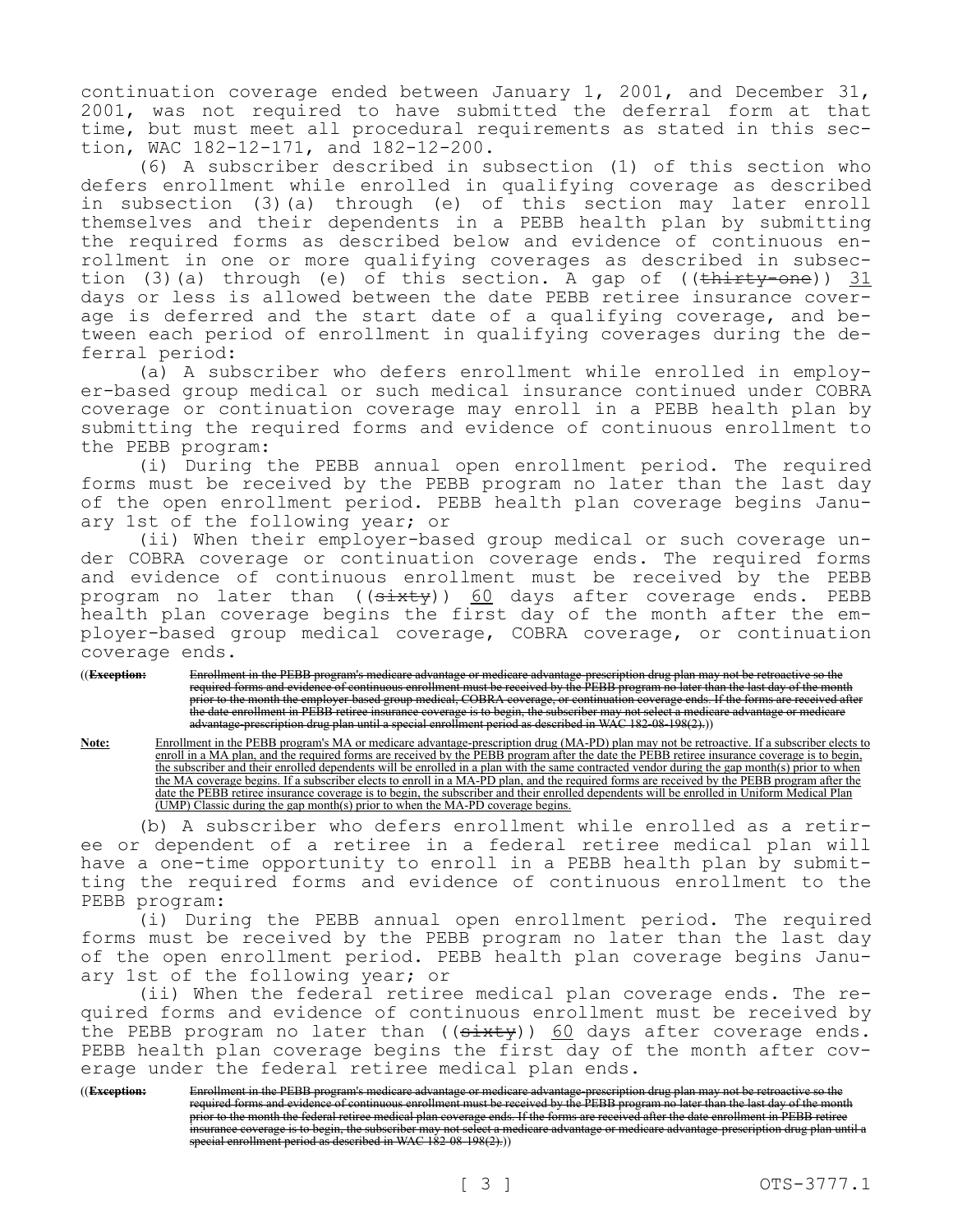**Note:** Enrollment in the PEBB program's MA or MA-PD plan may not be retroactive. If a subscriber elects to enroll in a MA plan, and the required forms are received by the PEBB program after the date the PEBB retiree insurance coverage is to begin, the subscriber and their enrolled dependents will be enrolled in a plan with the same contracted vendor during the gap month(s) prior to when the MA coverage begins. If a subscriber elects to enroll in a MA-PD plan, and the required forms are received by the PEBB program after the date the PEBB retiree insurance coverage is to begin, the subscriber and their enrolled dependents will be enrolled in UMP Classic during the gap month(s) prior to when the MA-PD coverage begins.

(c) A subscriber who defers enrollment while enrolled in medicare Parts A and B and a medicaid program that provides creditable coverage as defined in WAC 182-12-109 may enroll in a PEBB health plan by submitting the required forms and evidence of continuous enrollment to the PEBB program:

(i) During the PEBB annual open enrollment period. The required forms must be received by the PEBB program no later than the last day of the open enrollment period. PEBB health plan coverage begins January 1st of the following year; or

(ii) When their medicaid coverage ends. The required forms and evidence of continuous enrollment must be received by the PEBB program no later than ((<del>sixty</del>)) <u>60</u> days after coverage ends. PEBB health plan coverage begins the first day of the month after the medicaid coverage ends; or

((**Exception:** Enrollment in the PEBB program's medicare advantage or medicare advantage-prescription drug plan may not be retroactive so the required forms and evidence of continuous enrollment must be received by the PEBB program no later than the last day of the month prior to the month medicaid coverage ends. If the forms are received after the date enrollment in PEBB retiree insurance coverage is to begin, the subscriber may not select a medicare advantage or medicare advantage-prescription drug plan until a special enrollment period as described in WAC 182-08-198(2).))

**Note:** Enrollment in the PEBB program's MA or MA-PD plan may not be retroactive. If a subscriber elects to enroll in a MA plan, and the required forms are received by the PEBB program after the date the PEBB retiree insurance coverage is to begin, the subscriber and their enrolled dependents will be enrolled in a plan with the same contracted vendor during the gap month(s) prior to when the MA coverage begins. If a subscriber elects to enroll in a MA-PD plan, and the required forms are received by the PEBB program after the date the PEBB retiree insurance coverage is to begin, the subscriber and their enrolled dependents will be enrolled in UMP Classic during the gap month(s) prior to when the MA-PD coverage begins.

(iii) No later than the end of the calendar year when their medicaid coverage ends if the retiree or survivor was also determined eligible under 42 U.S.C. § 1395w-114 and subsequently enrolled in a medicare Part D plan. Enrollment in the PEBB health plan will begin January 1st following the end of the calendar year when the medicaid coverage ends. The required forms must be received by the PEBB program no later than the last day of the calendar year in which the medicaid coverage ends.

(d) A subscriber who defers enrollment while enrolled in exchange coverage will have a one-time opportunity to enroll or reenroll in a PEBB health plan by submitting the required forms and evidence of continuous enrollment to the PEBB program:

(i) During the PEBB annual open enrollment period. The required forms must be received by the PEBB program no later than the last day of the open enrollment period. PEBB health plan coverage begins January 1st of the following year; or

(ii) When exchange coverage ends. The required forms and evidence of continuous enrollment must be received by the PEBB program no later than ((sixty)) 60 days after coverage ends. PEBB health plan coverage begins the first day of the month after exchange coverage ends.

((**Exception:** Enrollment in the PEBB program's medicare advantage or medicare advantage-prescription drug plan may not be retroactive so the required forms and evidence of continuous enrollment must be received by the PEBB program no later than the last day of the month prior to the month exchange coverage ends. If the forms are received after the date enrollment in PEBB retiree insurance coverage is to begin, the subscriber may not select a medicare advantage or medicare advantage-prescription drug plan until a special enrollment period as described in WAC 182-08-198(2).))

**Note:** Enrollment in the PEBB program's MA or MA-PD plan may not be retroactive. If a subscriber elects to enroll in a MA plan, and the required forms are received by the PEBB program after the date the PEBB retiree insurance coverage is to begin, the subscriber and their enrolled dependents will be enrolled in a plan with the same contracted vendor during the gap month(s) prior to when the MA coverage begins. If a subscriber elects to enroll in a MA-PD plan, and the required forms are received by the PEBB program after the date the PEBB retiree insurance coverage is to begin, the subscriber and their enrolled dependents will be enrolled in UMP Classic during the gap month(s) prior to when the MA-PD coverage begins.

(e) A subscriber who defers enrollment while enrolled in CHAMPVA will have a one-time opportunity to enroll in a PEBB health plan by